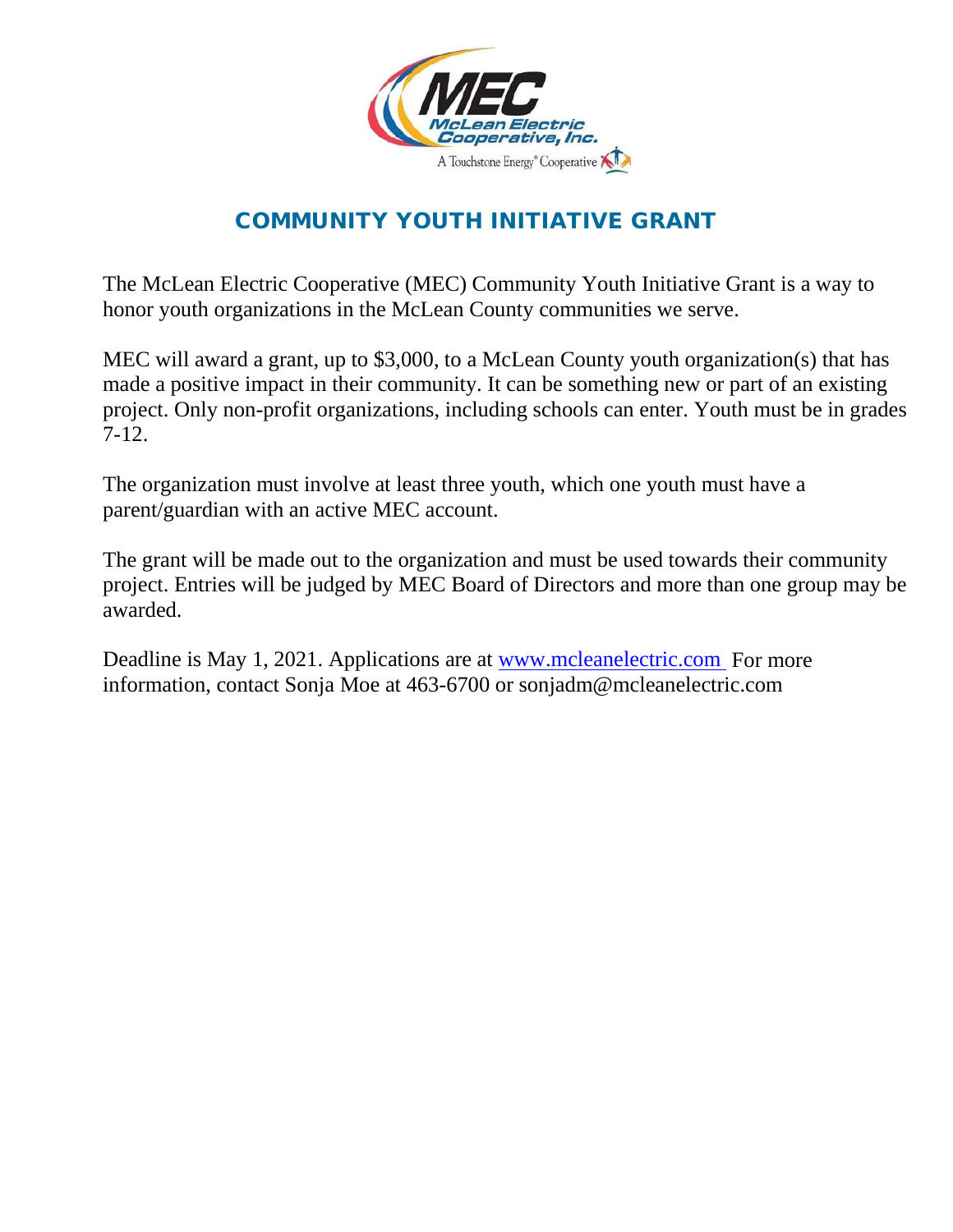

## **COMMUNITY YOUTH INITIATIVE GRANT**

## **Application**

|                                                                                                       | Organization Phone Number Law and Service Communication of the Municipality of the Municipality of the Municipality of the Municipality of the Municipality of the Municipality of the Municipality of the Municipality of the |
|-------------------------------------------------------------------------------------------------------|--------------------------------------------------------------------------------------------------------------------------------------------------------------------------------------------------------------------------------|
|                                                                                                       |                                                                                                                                                                                                                                |
|                                                                                                       |                                                                                                                                                                                                                                |
|                                                                                                       |                                                                                                                                                                                                                                |
|                                                                                                       |                                                                                                                                                                                                                                |
|                                                                                                       |                                                                                                                                                                                                                                |
| 2. Please list the name and grade of each youth participant. (attach roster if needed)<br>Name/Grade: | Name/Grade:                                                                                                                                                                                                                    |

 $1.$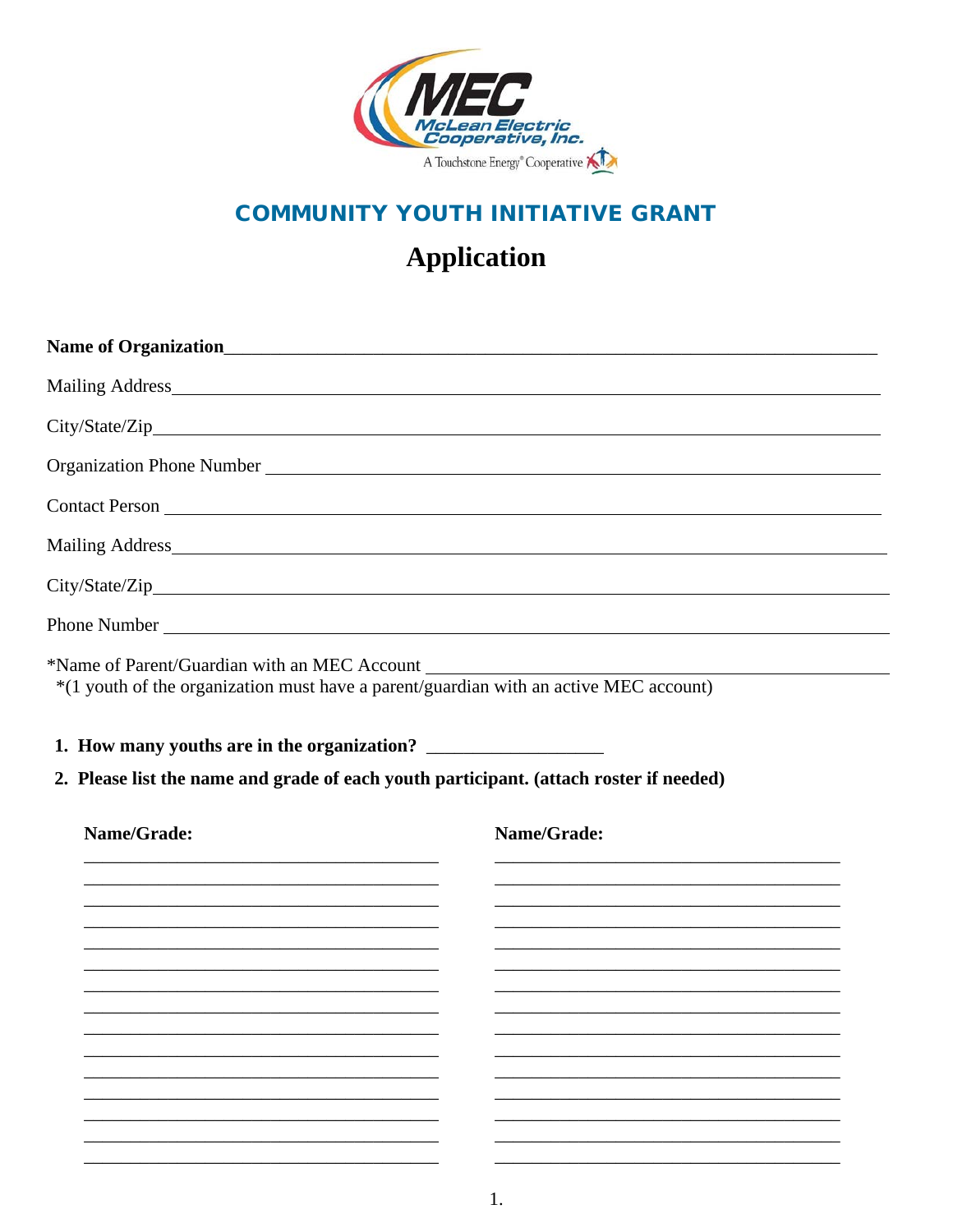3. How does your project provide a positive impact on your community?

| 4. Amount Requested? Please include how the funds will be used to better the community. |  |
|-----------------------------------------------------------------------------------------|--|
|                                                                                         |  |
|                                                                                         |  |
|                                                                                         |  |
|                                                                                         |  |
|                                                                                         |  |
|                                                                                         |  |
|                                                                                         |  |
|                                                                                         |  |
|                                                                                         |  |
|                                                                                         |  |
|                                                                                         |  |
|                                                                                         |  |
|                                                                                         |  |
|                                                                                         |  |
|                                                                                         |  |
|                                                                                         |  |
|                                                                                         |  |
|                                                                                         |  |
|                                                                                         |  |
|                                                                                         |  |